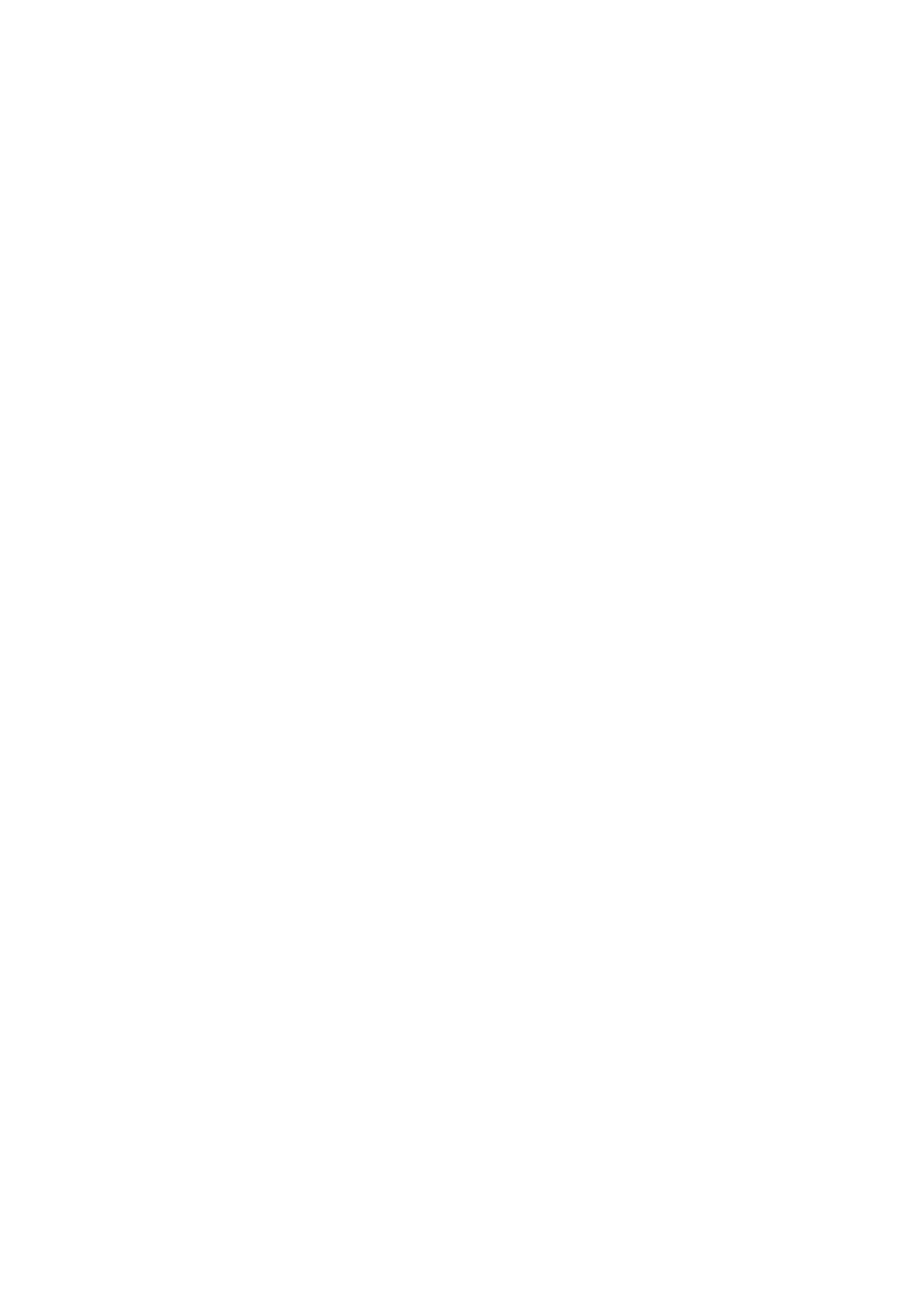# INSTALLATION

- 1. Connect your HDMI™ sources to the HDMI™ input ports.
- 2. Connect your HDMI™ display to the HDMI output port.
- 3. Connect your stereo S/PDIF AV receiver into the RCA output ports.
- 4. Connect your 7.1ch or 5.1ch speakers into the RCA output ports.
- 5. Power up the AT-HD577.



**5.1 channel audio layout and speaker setup**



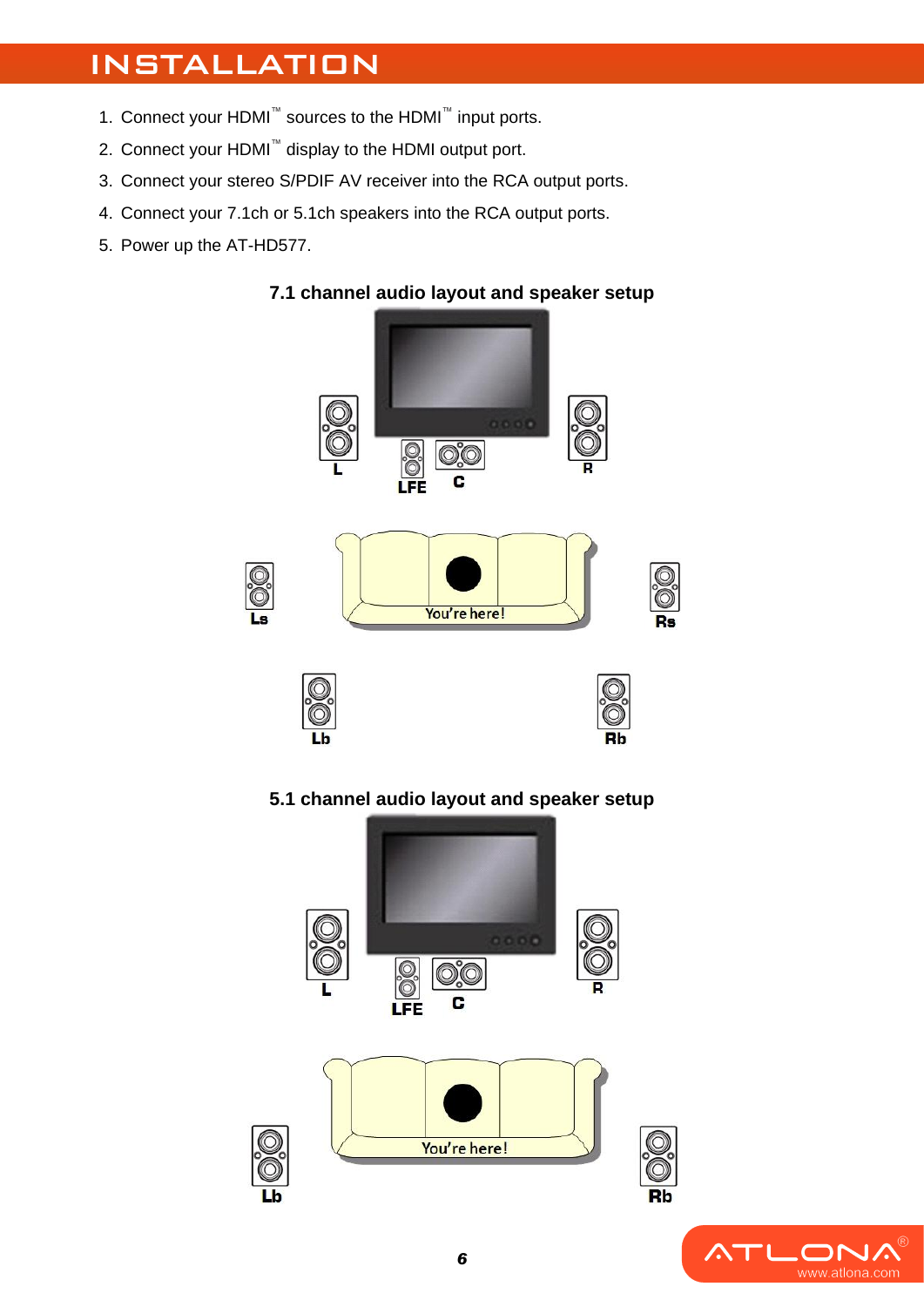## EDID LEARNING

- 1. Power up the AT-HD577. Connect to **HDMI OUT** with the display you want the AT-HD577 to learn its EDID.
- 2. To learn the display's EDID for source device connected to **HDMI IN A** to play normally, pull DIP switch pin-1 up-and-down to stay at ON  $(\blacklozenge)$  and wait for about 5 seconds to complete the EDID learning process. You DON'T NEED to pull up the DIP switch again unless you want to learn another display's EDID by pulling DIP switch pin-1 up-and-down once more.
- 3. To learn the display's EDID for source device connected to **HDMI IN B** to play normally, pull DIP switch pin-2 up-and-down to stay at ON  $(\blacklozenge)$  and wait for about 5 seconds to complete the EDID learning process. You DON'T NEED to pull up the DIP switch again unless you want to learn another display's EDID by pulling DIP switch pin-2 up-and-down once more.

## OUTPUT FORMAT SELECTION

When input signal exists, the output format LED turns on. If the input HDMI™ source is HDMI 1.3 format, you can set the output format to HDMI™ 1.2 mode and red LED will be on. If the input HDMI™ source is HDMI 1.2, the output format is always set to HDMI™ 1.2. The main purpose of lower the HDMI™ 1.3 resolution (36~48-bit color depth) to HDMI™ 1.2 (24-bit color depth) is to increase the transmission distance without creating noticeable video quality distortion still at 1080p. By pressing the push-in button, users can enforce the HDMI output at HDMI™ 1.2 format for longer transmission to the display. The AT-HD577 cannot upgrade the HDMI™ 1.2 source content to become HDMI™ 1.3 format.

## **NOTICE**

- 1. Depends upon the HDMI™ source content, analog stereo audio output can support up to 7.1 channel audio.
- 2. S/PDIF audio output supports main 2 channel audio output only.
- 3. The main purpose of lower the HDMI<sup>™</sup> 1.3 resolution to HDMI<sup>™</sup> 1.2 is to increase the transmission distance without creating noticeable video quality distortion.

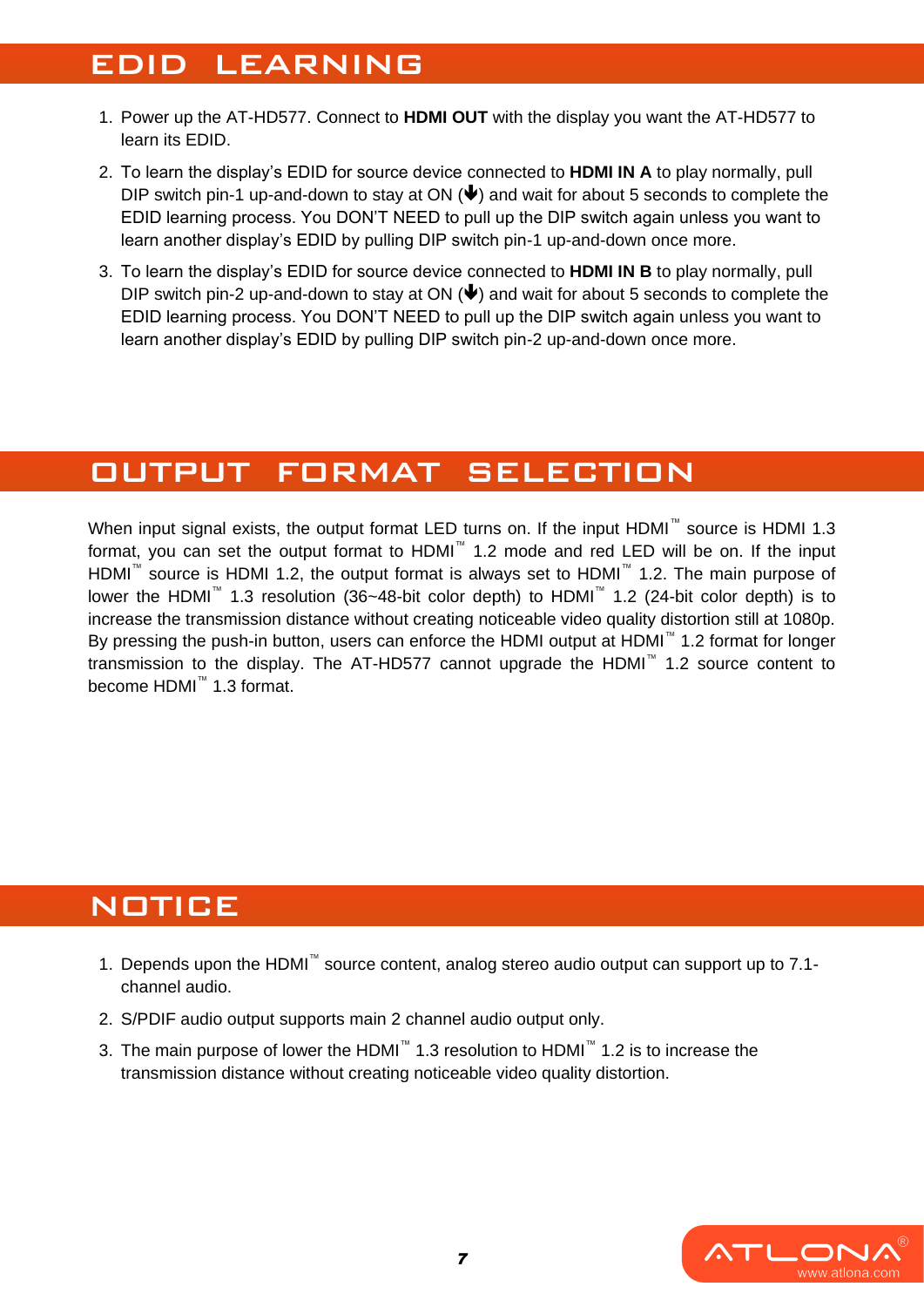## SAFETT INTOXIMAT SAFETY INFORMATION

### **Safeguards**

To reduce the risk of electric shock, do not expose this product to rain or moisture.

If the wall plug does not fit into your local power socket, hire an electrician to replace your obsolete socket.

Do not modify the wall plug. Doing so will void the warranty and safety features.

This equipment should be installed near the socket outlet and the device should be easily accessible in case it requires disconnection.

### **Precautions**

FCC Regulations state that any unauthorized changes or modifications to this equipment not expressly approved by the manufacturer could void the user's authority to operate this equipment.

Operate this product using only the included external power supply. Use of other power supplies could impair performance, damage the product or cause fires.

In the event of an electrostatic discharge, this device may automatically turn off. If this occurs, unplug the device, and plug it back in.

Protect and route power cords so they will not be stepped on or pinched by anything placed on or against them. Be especially careful of plug-ins, or cord exit points from this product.

Avoid excessive humidity, sudden temperature changes or temperature extremes.

Keep this product away from wet locations such as bathtubs, sinks, laundries, wet basements and swimming pools.

Use only accessories recommended by ATLONA to avoid fire, shock or other hazards.

Unplug the product before cleaning. Use a damp cloth for cleaning. Do not use cleaning fluid or aerosols, which could enter the unit and cause damage, fire or electrical shock. Some substances may also mar the finish of the product.

Never open or remove unit panels or make any adjustments not described in this manual. Attempting to do so could expose you to dangerous electrical shock or other hazards. It may also cause damage to your AT-HD577. Opening the product will void the warranty.

Do not attempt to service the unit. Instead disconnect it and contact your Authorized ATLONA reseller or contact ATLONA directly.

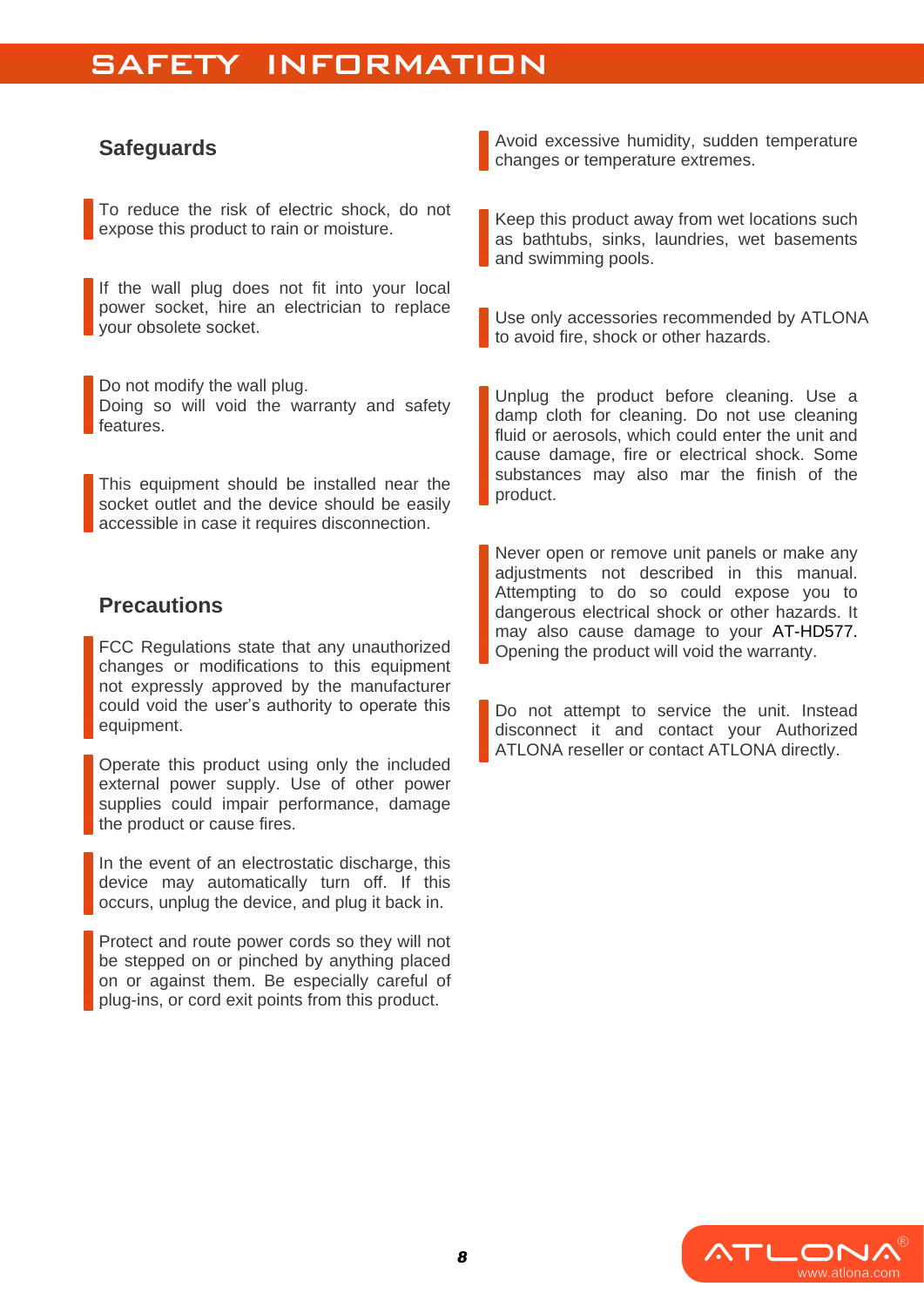### WARRANTY WARRANTY

#### **1. LIMITED WARRANTY**

Atlona Technologies warrants that (a) its products (the "Product") will perform substantially in accordance with the accompanying written materials for a period of 3 years from the date of receipt and (b) that the Product will be free from defects in materials and workmanship under normal use and service for a period of 3 years. In the event applicable law imposes any implied warranties, the implied warranty period is limited to 3 years from the date of receipt. Some jurisdictions do not allow such limitations on duration of an implied warranty, so the above limitation may not apply to Customer.

#### **2. CUSTOMER REMEDIES**

Atlona Technologies and its suppliers' entire liability and Customer's exclusive remedy shall be, at Atlona Technologies' option, either return of the price paid for the Product, or repair or replacement of the Product that does not meet this Limited Warranty and which is returned to Atlona Technologies with a copy of Customer's receipt. This Limited Warranty is void if failure of the Product has resulted from accident, abuse, or misapplication. Any replacement Product will be warranted for the remainder of the original warranty period or 3 year, whichever is longer.

#### **3. NO OTHER WARRANTIES**

TO THE MAXIMUM EXTENT PERMITTED BY APPLICABLE LAW, ATLONA TECHNOLOGIES AND ITS SUPPLIERS DISCLAIM ALL OTHER WARRANTIES, EITHER EXPRESS OR IMPLIED, INCLUDING, BUT NOT LIMITED TO IMPLIED WARRANTIES OF MERCHANTABILITY AND FITNESS FOR A PARTICULAR PURPOSE, WITH REGARD TO THE PRODUCT AND ANY RELATED WRITTEN MATERIALS. THIS LIMITED WARRANTY GIVES CUSTOMER SPECIFIC LEGAL RIGHTS. CUSTOMER MAY HAVE OTHER RIGHTS DEPENDING ON THE JURISDICTION.

#### **4. NO LIABILITY FOR DAMAGES**

SIMPLE, EASY

TO THE MAXIMUM EXTENT PERMITTED BY APPLICABLE LAW, IN NO EVENT SHALL ATLONA TECHNOLOGIES OR ITS SUPPLIERS BE LIABLE FOR ANY DAMAGES WHATSOEVER (INCLUDING WITHOUT LIMITATION, SPECIAL, INCIDENTAL, CONSEQUEN-TIAL, OR INDIRECT DAMAGES FOR PERSONAL INJURY, LOSS OF BUSINESS PROFITS, BUSINESS INTERRUPTION, LOSS OF BUSINESS INFORMATION, OR ANY OTHER PECUNIARY LOSS) ARISING OUT OF THE USE OF OR INABILITY TO USE THIS PRODUCT, EVEN IF ATLONA TECHNOLOGIES HAS BEEN ADVISED OF THE POSSIBILITY OF SUCH DAMAGES. IN ANY CASE, ATLONA TECHNOLOGIES' AND ITS SUPPLIERS' ENTIRE LIABILITY UNDER ANY PROVISION OF THIS AGREEMENT SHALL BE LIMITED TO THE AMOUNT ACTUALLY PAID BY YOU FOR THE PRODUCT. BECAUSE SOME JURISDICTIONS DO NOT ALLOW THE EXCLUSION OR LIMITATION OF LIABILITY FOR CONSEQUENTIAL OR INCIDENTAL DAMAGES, THE ABOVE LIMITATION MAY NOT APPLY TO YOU.

> ATLONA 1293 Mountain View Alviso Rd. Suite A  $\circledR$ Sunnyvale, CA 94089 Toll Free: 1-877-536-3976 International: 408-962-0515 FAX: 408-743-5622 [Website: www.atlona.com](http://www.atlona.com/) [E-MAIL:](mailto:info@atlona.com) info@atlona.com